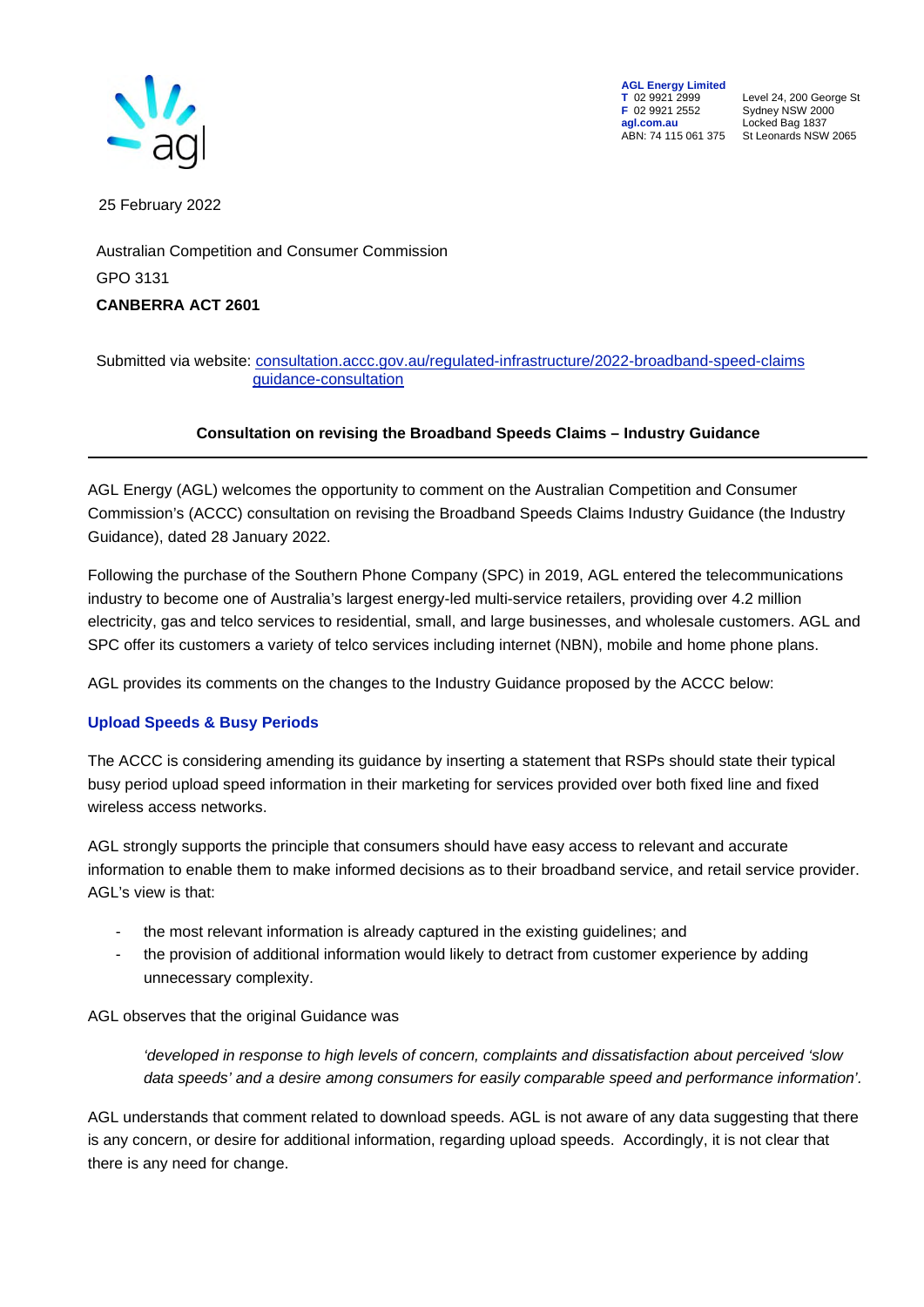

AGL considers the decline in references to upload speeds in RSP marketing material largely reflects competitive market forces and consumer preferences. Through frequent interaction with consumers, RSPs gain experience and improve their understanding of the information most relevant and meaningful to consumers.

RSPs already provide a significant quantity of information regarding broadband plans, including as to maximum line speeds and typical busy period download speeds, which in practice differ between technology types. The addition of further information would introduce a level of complexity which we do not consider will assist consumers. Instead, we consider it would be more likely to create confusion and make it more difficult for many consumers to identify and understand the information relevant to their decision making. If different retailers provided information as to typical upload speeds at different times, as is contemplated in the consultation paper,<sup>1</sup> it could create further complexity that would be more likely to confuse than to assist consumers.

AGL does not consider that upload speeds are presently a source of any material differentiation between retail service providers. That is for reasons including maximum upload speeds provided on NBN consumer plans are in most cases only one fifth the maximum download speeds. In consequence the bandwidth typically provisioned to allow for download means there is unlikely to be congestion in upload speeds throughout the RSPs network.

Accordingly, AGL considers a more meaningful measure for consumers in relation to upload speeds is the maximum attainable upload speed which is already reflected in RSP Critical Information Summaries.

AGL also observes that the IT infrastructure required to collect and analyse data for this purpose is expensive and that additional regulatory burdens will create additional cost.

## **Fixed wireless broadband services**

The ACCC is considering amending its guidance to provide further assistance to RSPs on the best practice for disclosing to consumers the factors known, or ought reasonably to be known, that would affect the download or upload speeds received by an end-user.

AGL's view is that NBN Co are best placed to provide information as to the issues identified in the consultation paper because, for almost all of those issues:

- NBN has first-hand access to this information based on their knowledge of the towers;
- they are within the knowledge of NBN Co but are not known by the RSP; and
- that information will not differ as between RSP.

AGL considers Critical Information Summaries already contain a list of the most significant factors that affect speed of fixed wireless services. This includes information to make the customer aware that fixed wireless services are flexible and can change based on a number of parameters.

<sup>1</sup> Australian Competition and Consumer Commission, *Consultation on revising the Broadband Speeds Claims – Industry Guidance*, January 2022, p 5.